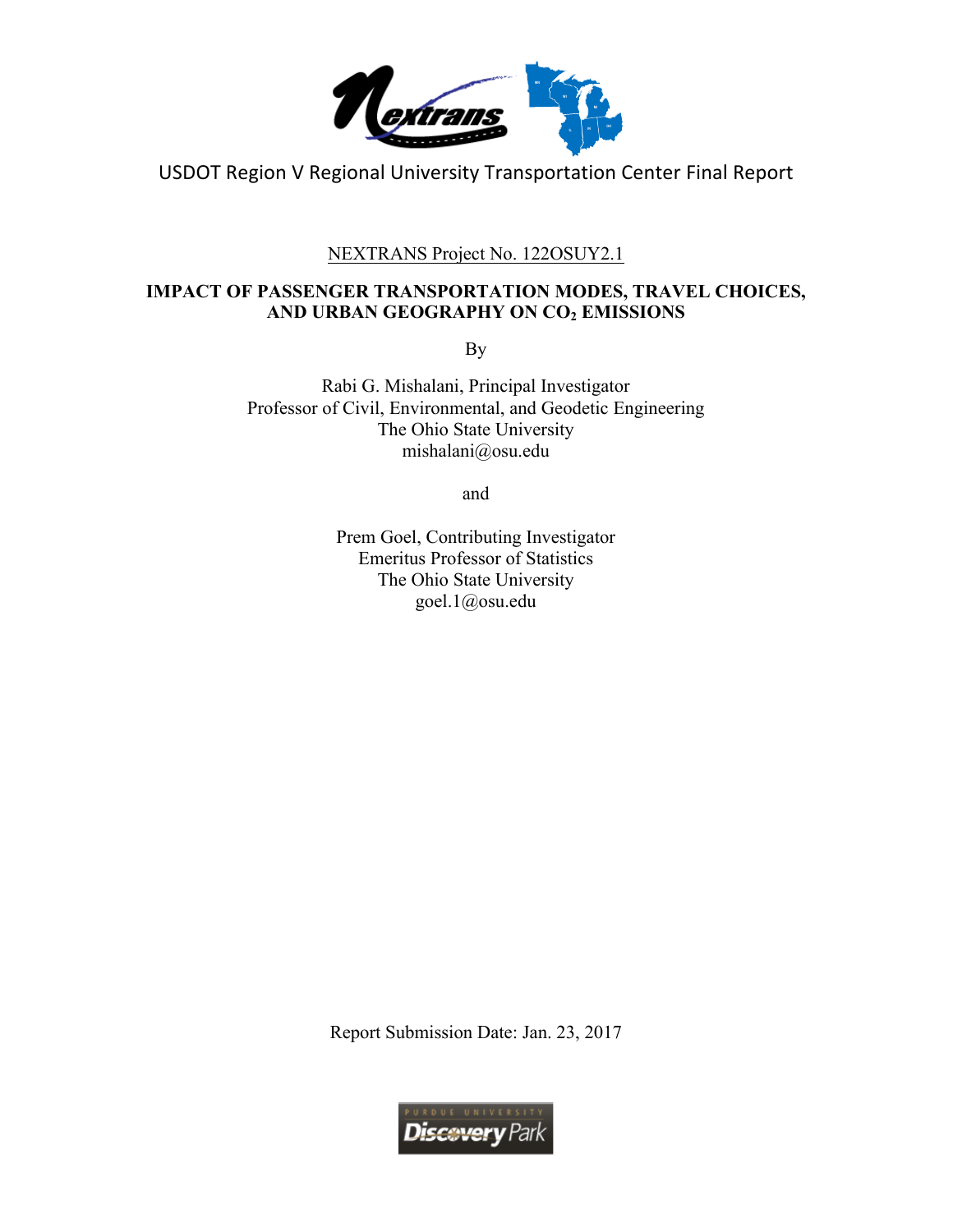### **ACKNOWLEDGMENTS AND DISCLAIMER**

Partial funding for this research was provided by the NEXTRANS Center, Purdue University under Grant No. DTRT12-G-UTC05 of the U.S. Department of Transportation, Office of the Assistant Secretary for Research and Technology (OST-R), University Transportation Centers Program. Additional funding was provided by The Ohio State University (OSU) including the College of Engineering.

The efforts of former Graduate Research Assistants Andrew Landgraf and Ashley Westra are greatly appreciated.

The contents of this report reflect the views of the authors, who are responsible for the facts and the accuracy of the information presented herein. This document is disseminated under the sponsorship of the Department of Transportation, University Transportation Centers Program, in the interest of information exchange. The U.S. Government assumes no liability for the contents or use thereof.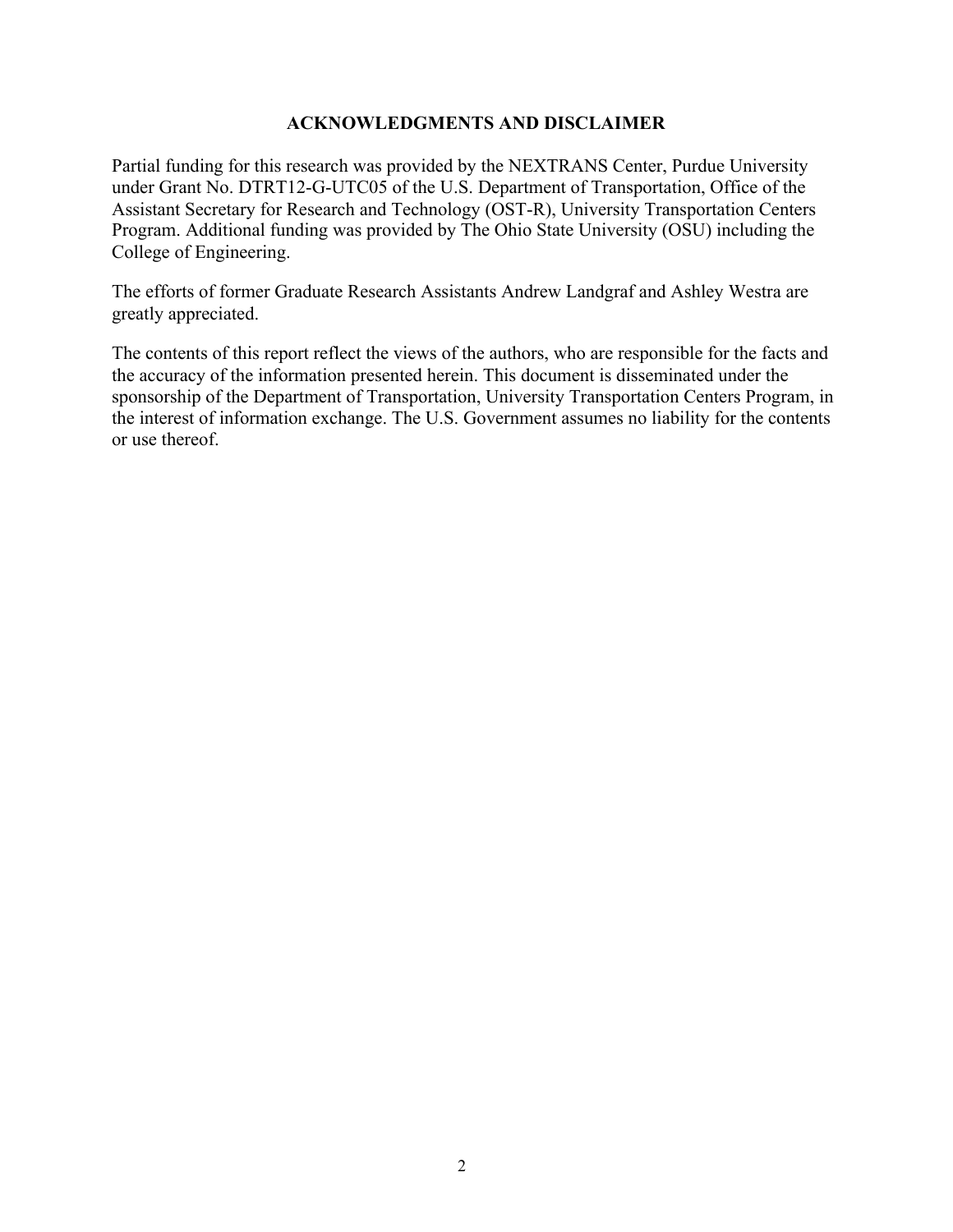# **TABLE OF CONTENTS**

| 1. INTRODUCTION AND MOTIVATION                       | $\overline{4}$ |
|------------------------------------------------------|----------------|
| 2. SUMMARY OF PREVIOUSLY DEVELOPED STATISTICAL MODEL | 6              |
| 3. IMPACTS QUANTIFICATIONS AND INTERPRETATIONS       | 7              |
| <b>4. POLICY IMPLICATIONS</b>                        | 9              |
| <b>5. FUTURE RESEARCH</b>                            | 10             |
| <b>6. REFERENCES</b>                                 | 12             |
| <b>APPENDIX</b>                                      | 13             |

# **LIST OF TABLES**

| TABLE 1: The Estimated $CO2$ Change (metric tons) for a 10% Increase in Each Explanatory |  |
|------------------------------------------------------------------------------------------|--|
| Variable                                                                                 |  |
| <b>TABLE 2: Model Estimation Results</b>                                                 |  |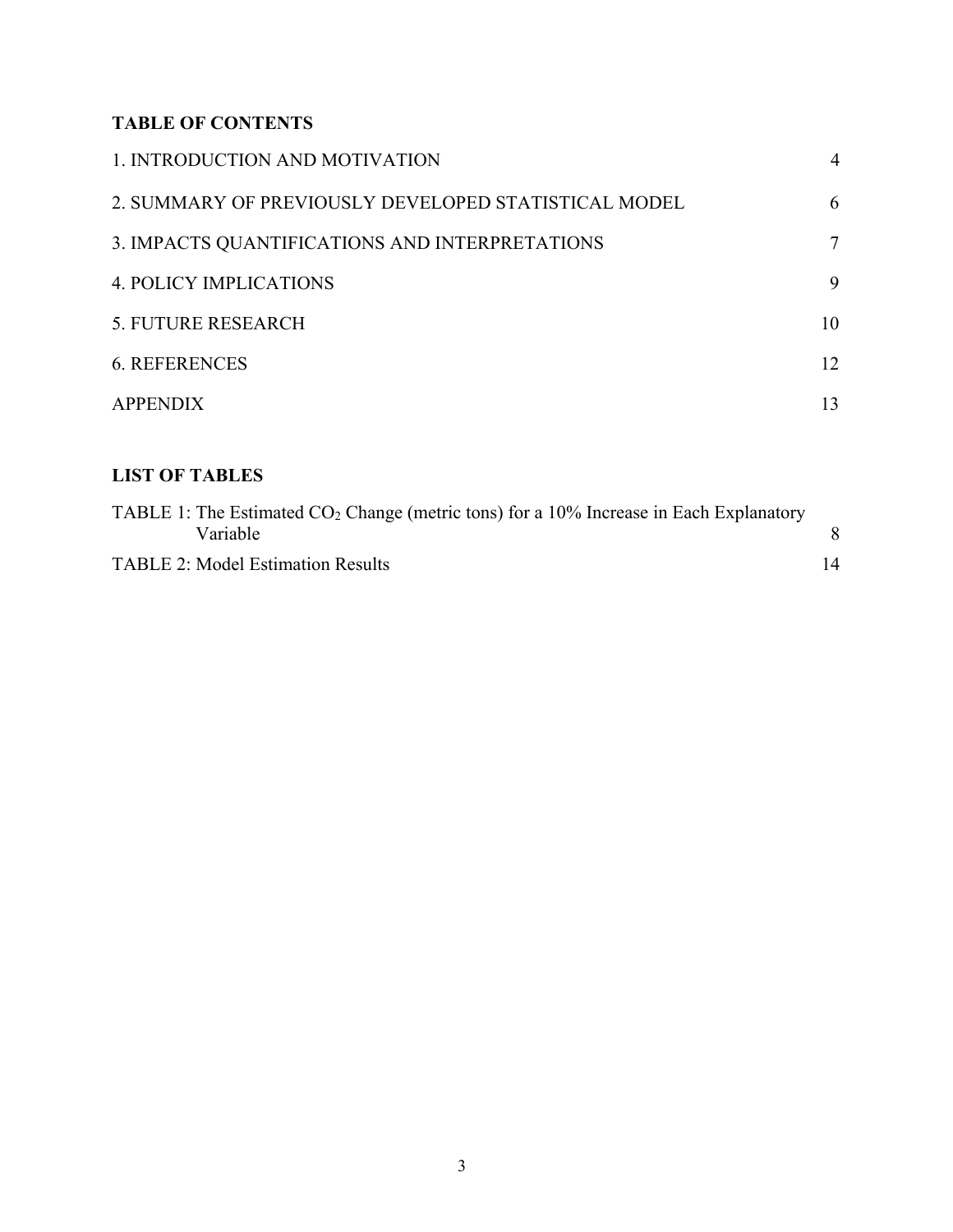### **1. INTRODUCTION AND MOTIVATION**

Policies that encourage reduced vehicle-miles traveled and the use of more efficient transportation modes in urbanized areas are typically considered as means to reduce greenhouse gas (GHG) emissions. However, no definitive quantifications are yet available regarding the potential benefits that could be derived from such policies in terms of potential reductions in greenhouse gas (GHG) emissions. In this study, quantified effects are determined and their policy implications are discussed.

The infrastructure supporting urban passenger transportation encompasses complementary and competing modes of travel, including private vehicle, urban street bus transit, bus rapid transit, light rail, and heavy rail. (Walking and biking, which are viable on a large scale in some urbanized areas, are not considered in this study given the focus on US urbanized areas where such modes are currently limited.) The different modes involve multiple characteristics in terms of cost, service, energy consumption, and environmental impacts. Some discretionary travelers could choose among several of the modes when making many of their trips, whereas other captive travelers have limited options. Moreover, the urban form and the corresponding origin-destination flow patterns have a direct bearing on the modes offered in terms of the spatial and temporal nature of the various services and, consequently, on the choices made by travelers. Given the varying supply and demand characteristics of the multiple modes across urbanized areas, passenger transportation related energy consumption and GHG emissions per traveler are expected to be associated with these characteristics. For example, due to the efficient nature of public transportation and the greater flexibility this mode offers in relying on different sources of energy, it is expected that, in general, an increased use of this mode has potential advantages in reducing GHG emissions. Similarly, high private vehicle occupancy is expected to mitigate the negative effects of the single-occupancy vehicle mode. In addition, reduced overall travel irrespective of the modes used is expected to lead to a reduction in GHG emissions.

Travel choices are made at the individual level, while transportation and land-use policies are made at the government level. Clearly, policies have the potential to influence travel choices, while at the same time, the actual choices made under new policies directly determine their impact. Therefore, in support of evidence-based policy-making, it is important to establish a good understanding of the effects various passenger travel related variables have on GHG emissions and the magnitudes of those effects in urbanized areas. Moreover, it is equally important to take into account the effect of policies aimed at reducing GHG emissions in doing so.

Several studies found clear relationships linking urban form and transportation related variables to GHG emissions (Newman and Kenworthy, 1989; Lomax et al., 1994; Holtzclaw et al., 2002; Bento et al., 2005; Ewing et al., 2007; Glaesar and Kahn, 2008; Hankey and Marshall, 2010; Parshall et al., 2010; Barla et al., 2011). In addition, some studies have investigated the relationship between transportation and GHG emissions and opportunities to mitigate such emissions (Cambridge Systematics, Inc , 2009; Kockelman et al., 2009; Lindsey et al., 2010; Maghelal, 2011; Southworth and Sonnenberg, 2011). However, these studies do not directly model and quantify the effect of high-occupancy vehicle (HOV) use – whether transit or high-occupancy private automobiles – on GHG emissions. Moreover, in modeling the effects of interest, these studies do not recognize the effects of present policies aimed at reducing GHG and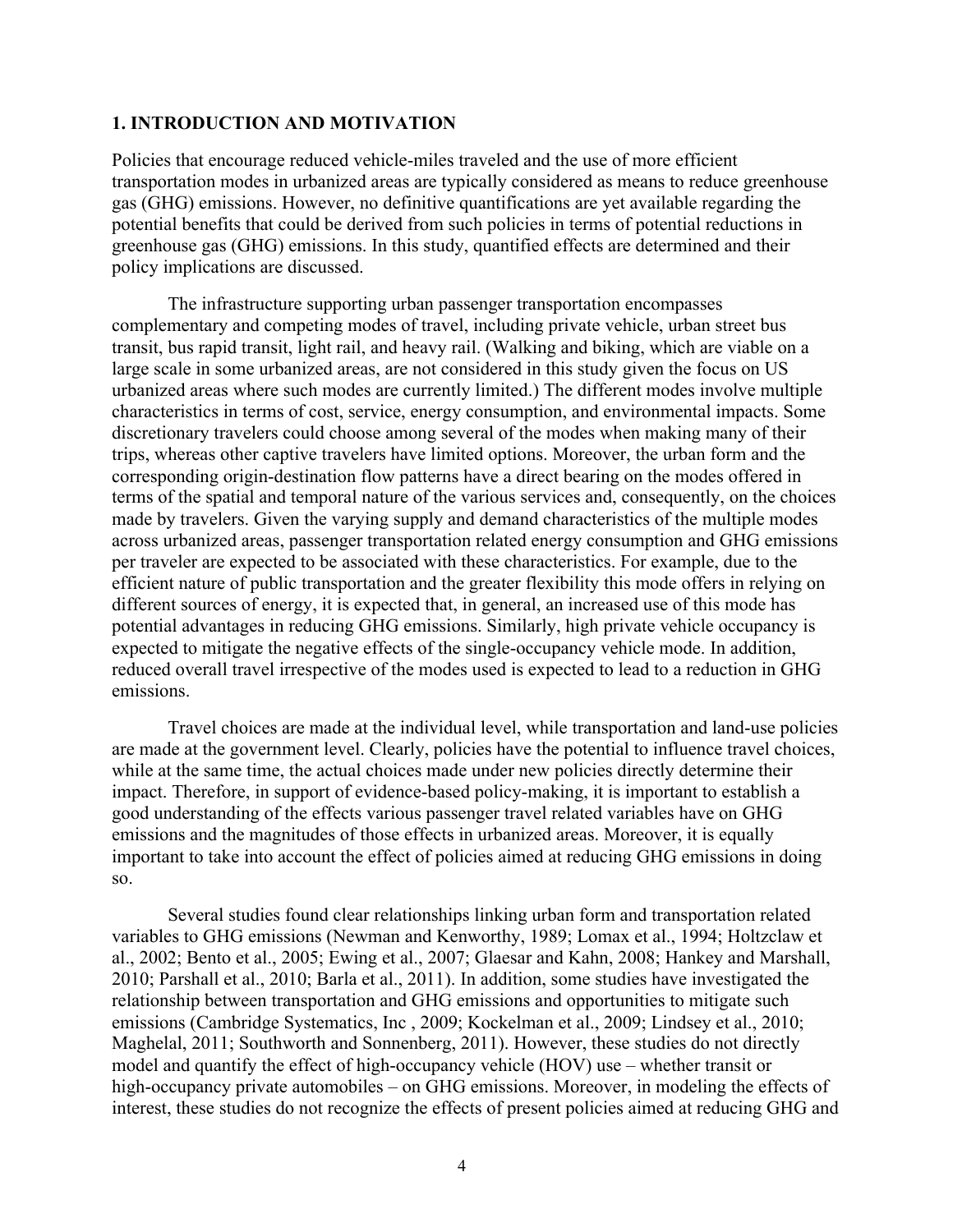the dual relationships such policies could have with GHG emissions. On the one hand, such policies may be effective in reducing GHG emissions. On the other hand, such policies are more likely to be adopted in urbanized area in response to relatively higher levels of GHG emissions in these areas.

In addition to  $CO_2$ , GHG includes Hydrofluorocarbons (HFCs) and nitrous oxide  $(N_2O)$ , among others. In this study, only  $CO<sub>2</sub>$  emissions are examined since these emissions constitute 93.4% of the GHG produced in the transportation sector (Energy Information Administration, 2008). Moreover, the  $CO<sub>2</sub>$  emissions focused on are those resulting from passenger travel and the impacts of travelers' choices within the context of available infrastructure and existing urban form. More specifically, various urban travel choices, travel characteristics, and travel and land-use related policies are related to annual  $CO<sub>2</sub>$  emissions produced as a direct result of passenger transportation. Therefore, unlike some other studies, freight transportation is not considered in this study. Furthermore,  $CO<sub>2</sub>$  emissions resulting from the construction of transportation infrastructure and the manufacturing of passenger vehicles (private and public) are outside the scope of this study. That is, the focus is on the marginal impacts related to the passenger travel use-phase rather than the total life-cycle impacts. The rationale motivating the marginal nature of the scope of this study is to quantify relative changes in  $CO<sub>2</sub>$  emissions resulting from policies and regulations that might produce changes in existing conditions, a common scenario that policy-makers in urbanized areas face.

In previous efforts conducted by this team (Mishalani and Goel, 2011; Mishalani et. al., 2014; Mishalani and Goel, 2015), the following was achieved. First, a comprehensive dataset is integrated by including data from multiple sources on the largest 146 urbanized areas in the US in a manner that achieves consistency across the variables. Second, potentially critical variables to the understanding of passenger travel related  $CO<sub>2</sub>$  emissions including HOV use and a proxy variable indicative of the presence of policies aimed at reducing GHG levels and travelers' attitudes behaviors towards environmental concerns are incorporated in the dataset. Third, an aggregate model of urban passenger travel related  $CO<sub>2</sub>$  emissions in US urbanized areas that includes a rich set of explanatory variables is developed whereby the roles of policies aimed at improving the environment or could enhance the attitudes of travelers towards making environmentally favorable choices is captured through the use of a proxy variable. Fourth, the possible presence of selectivity bias resulting from the hypothesized effects of such environment enhancing policies is accounted for in the model estimation and, as a result, an improved quantification of the explanatory effects of transportation demand and supply, population density, and policy variables is arrived at.

The contributions of this study are twofold. First, the impacts of changes in the various travel related, population density, and policy variables on  $CO<sub>2</sub>$  emissions are quantified. Second, the implications of these quantifications on policy-making are identified and discussed. In Section 2 of this report, the statistical model previously arrived at is summarized. In Section 3 the analysis leading to the quantification of impacts is presented along with the results. In Section 4 the policy implications are discussed. In the final section directions for future research are identified.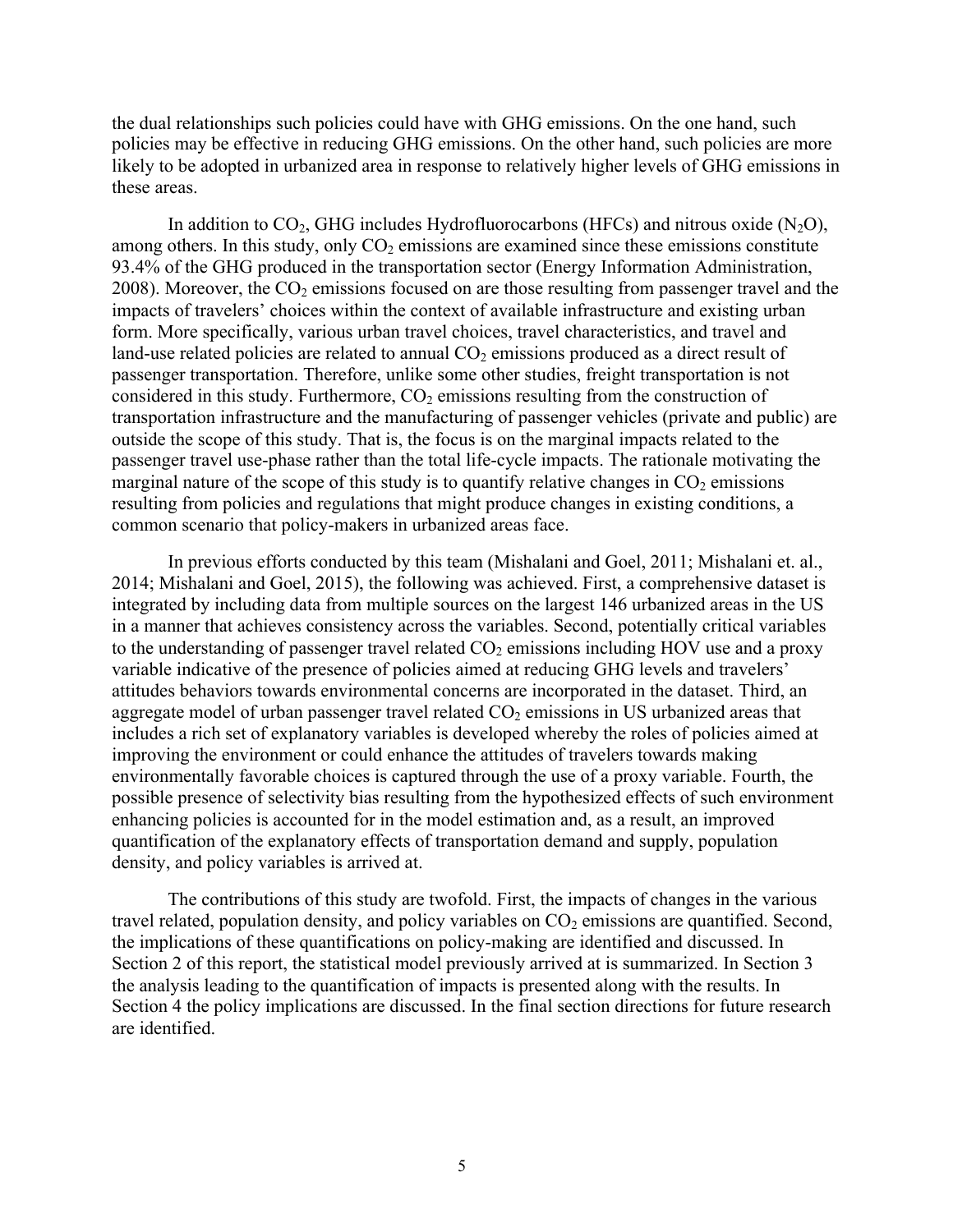#### **2. SUMMARY OF PREVIOUSLY DEVELOPED STATISTICAL MODEL**

The data considered relates to the years ranging from 2000 to 2003 for the largest 146 urbanized areas in the US. The dependent variable of interest is the  $CO<sub>2</sub>$  emissions per capita in urbanized areas produced as a direct result of passenger travel using all modes. The units used are metric tons of  $CO<sub>2</sub>$  per year and the determined  $CO<sub>2</sub>$  emissions are normalized by the total population of the urbanized area. The variables considered either as explanatory variables or used in some form for the model estimation include transit share (the ratio of transit passenger-miles to the total passenger-miles traveled), transit service utilization (transit passenger miles traveled per transit space miles provided), average private vehicle occupancy (number of travelers per private vehicle), freeway lane-miles per capita, criteria auto emissions (CO and NOx) (metric tons per square mile), auto emissions inspection (whether in place for an urbanized area or not), median income (US dollars), average travel time (minutes), population density (persons per square mile), and variation in population density (coefficient of variation of population density across zip code regions within an urbanized area).

The interrelationships between possible explanatory variables that have relatively high correlation coefficients with  $CO<sub>2</sub>$  per capita in absolute value terms were explored via bivariate scatter plots. All of the examined variables exhibit relationships with  $CO<sub>2</sub>$  per capita that are consistent with the *a priori* expectations discussed above. Because population density appears to have a non-linear, inverse relationship with  $CO<sub>2</sub>$  per capita, density was transformed to 1/density. A similar relationship for cities around the world has also been found (Karathodorou, 2010). A comprehensive statistical modeling was conducted, the details of which are presented in Mishalani et al. (2014) and Mishalani and Goel (2015). For convenience, the final estimation results are shown in Table A.1 of the Appendix.

The model is segmented by the automobile inspection variable. That is, the same specification is estimated separately for urbanized areas with automobile inspection programs and for those without such programs. The variables included in the final model of Table A.1 are those that exhibit coefficients that are statistically significant at at least the 10% significance level in at least one of the two sets of estimates. They include transit share, freeway lane miles per capita, average travel time, average private vehicle occupancy, 1/density, and the term used to correct for selectivity bias (discussed in more detail subsequently). The coefficients of all the explanatory variables except for 1/density are found to be significantly different from one another for urbanized areas with inspection compared to those without inspection (Mishalani et al. 2014; Mishalani and Goel, 2015) validating the importance of this proxy variable. Detailed interpretation of the estimation results and discussion of variables not found to have statistically significant coefficients are presented in Mishalani et al. (2014) and Mishalani and Goel (2015).

Of note in estimating this model is the correction of selectively bias stemming from the dual relationships between  $CO<sub>2</sub>$  per capita and the proxy automobile inspection variable. These relationships and the correction of the resulting selectively bias are discussed at length in Mishalani et al. (2014) and Mishalani and Goel (2015). Briefly, the selectivity bias correction is achieved by applying a methodology proposed in Mannering (1987) – see also Washington et al. (2003) – where two models are estimated whereby the results of the first are used in estimating the second. The first model describes the decision to institute an automobile inspection program and the second is the model of interest, where  $CO<sub>2</sub>$  emissions per capita is regressed against several explanatory variables and the additional selectivity bias correction variable determined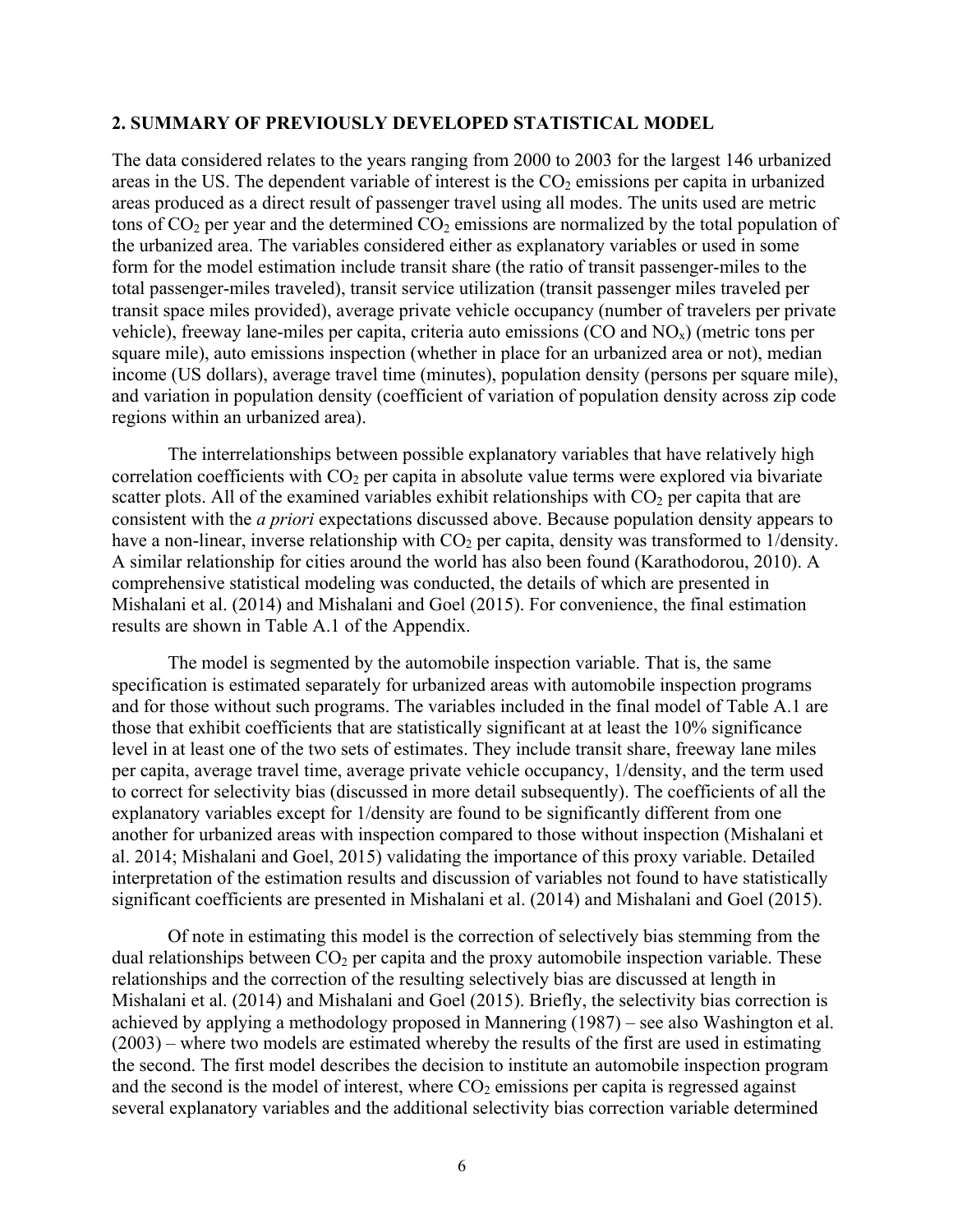from the results of the first model. In the first model, the decision is specified to be a function of CO per unit area and  $NO<sub>x</sub>$  per unit area because CO and  $NO<sub>x</sub>$  criteria vehicle emissions are two primary pollutants that inspection and maintenance programs test for (Rilett, 2002). The reason behind normalizing these criteria emissions by area for the purpose of the first model is discussed in Mishalani et al. (2014) and Mishalani and Goel (2015).

### **3. IMPACTS QUANTIFICATIONS AND INTERPRETATIONS**

To investigate the magnitudes of the possible impacts on  $CO<sub>2</sub>$  emissions that changes in certain variables might have, the estimated model is used to quantify such impacts for fifteen specially selected urbanized areas. The urbanized areas reflecting the four smallest, the middle four, and the four largest  $CO<sub>2</sub>$  emissions per capita are chosen for further analysis. In addition, the urbanized areas that contain New York City and Los Angeles, both of which have automobile inspection programs, are included in the analysis because they have the highest populations. Finally, Miami, FL is also included because it has a noticeably large population amongst the urbanized areas without an emissions inspection program in place. Among the selected fifteen urbanized areas, seven have emissions inspection programs and eight do not.

The magnitude of the change in  $CO<sub>2</sub>$  emissions for each of these urbanized areas when each of the explanatory variables is increased by 10%, all else being equal, are shown in Table 1. In the cases where a variable's coefficient is not statistically significant at the 10% significance level in either the estimation results where automobile inspection programs are present or those where such inspection programs are not present, the corresponding changes in  $CO<sub>2</sub>$  emissions are not reported. Since the model specification is linear with respect to transit share, freeway lane-miles per capita, average travel time, and average private vehicle occupancy, if these variables were reduced by 10%, the resulting changes in  $CO<sub>2</sub>$  emissions would be negative but of the same numerical value in absolute terms. While the results reported in Table 1 are specific to the 15 urbanized areas reported on, the findings discussed subsequently based on these urbanized areas are in general representative of all the urbanized areas considered in estimating the model.

As can be seen from the results of Table 1, appreciably different changes in  $CO<sub>2</sub>$ emissions are predicted in the presence and absence of the proxy automobile emissions inspection – not surprisingly given the differences in the estimated coefficients. In the absence of inspection, average private vehicle occupancy has by far the largest impact on  $CO<sub>2</sub>$  emissions (this result applies to all 76 urbanized areas without inspection programs), whereby an increase in private vehicle occupancy leads to an appreciable reduction in  $CO<sub>2</sub>$  emissions – up to 1.8M metric tons per year for Miami, FL, when private vehicle occupancy increases by 10% from 1.199 to 1.319 – all else equal. However, the role of this variable is not significant in the presence of inspection. This result is not surprising since in the absence of policies aimed at reducing GHG emissions or in the case of less environmentally favorable travel attitudes and behaviors, scenarios argued to likely be associated with the absence of inspection, there are more opportunities for reducing GHG emissions by increasing vehicle occupancy.

In the presence of inspection, the variable that has the largest impact (for five of the seven urbanized areas whose results are shown in Table 1 and for 50 of the 70 with inspection programs) is freeway lane-miles per capita, whereby an increase in the supply of freeway lanemiles per capita leads to an appreciable increase in  $CO<sub>2</sub>$  emissions – up to 0.8M metric tons per year for New York-Newark, NY-NJ-CT, when freeway lane-miles per capita increases by 10%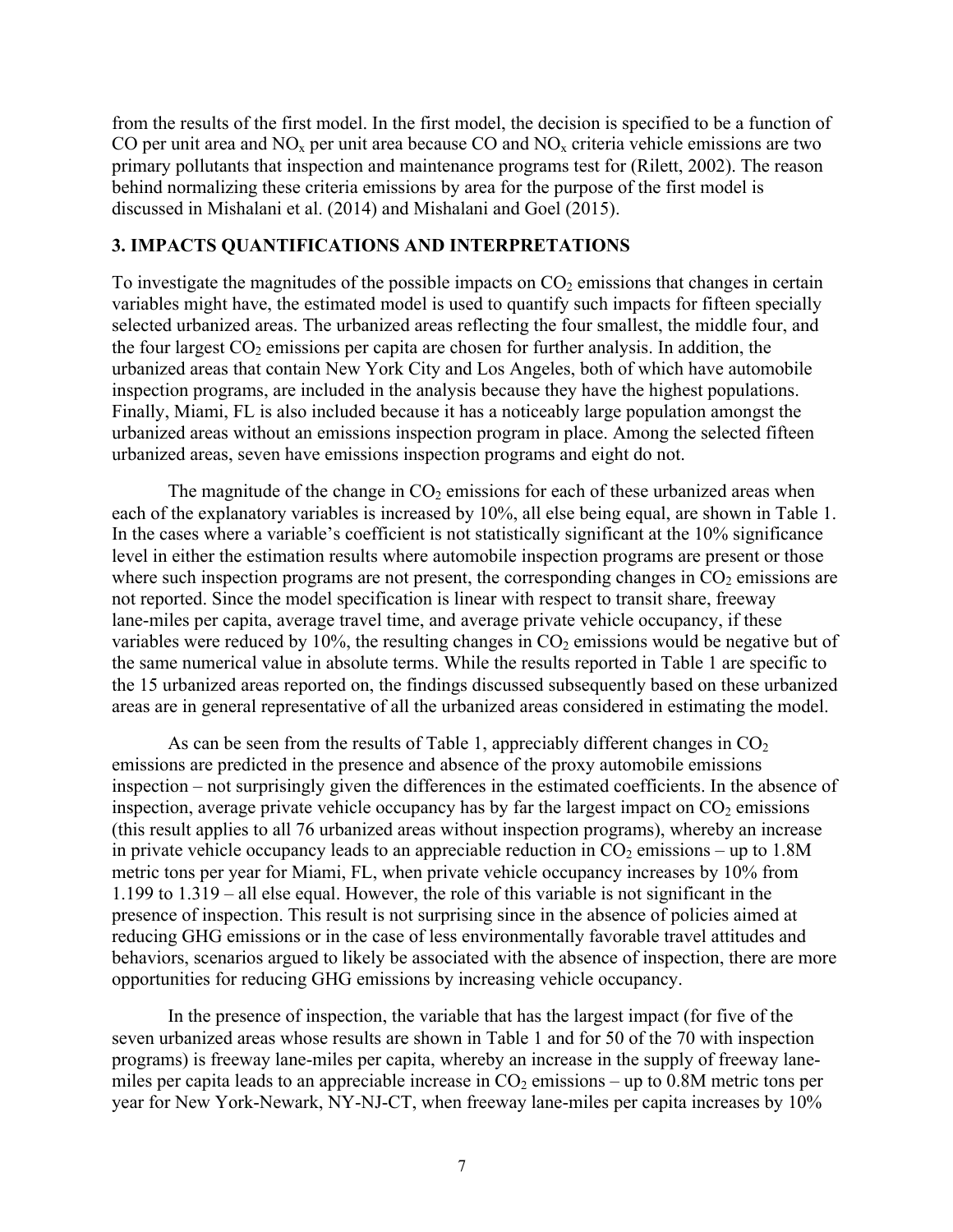from 0.000405 to 0.000445 – all else equal. However, the role of this variable is not as appreciable in the absence of inspection. One possible explanation of this difference could be that in the presence of environmentally favorable travel attitudes and behaviors, argued to likely be associated with the presence of inspection, the disincentive for private automobile use brought about from increased congestion resulting from reduced capacity in the form of freeway lanemiles per capita leads to the use of more efficient modes of transportation in light of the increased environmental awareness of travelers.

|          | TABLE 1: The Estimated $CO2$ Change (metric tons) for a 10% Increase in Each Explanatory |  |  |  |  |
|----------|------------------------------------------------------------------------------------------|--|--|--|--|
| Variable |                                                                                          |  |  |  |  |

|               |                             |                          |                       |                                              |                         |                             | CO <sub>2</sub> Change        |                                    |                 |
|---------------|-----------------------------|--------------------------|-----------------------|----------------------------------------------|-------------------------|-----------------------------|-------------------------------|------------------------------------|-----------------|
|               | <b>Urbanized Area</b>       | CO <sub>2</sub><br>/cap. | Total CO <sub>2</sub> | <b>Transit</b><br>Related<br>CO <sub>2</sub> | <b>Transit</b><br>Share | Freeway<br>Lane-<br>mi/cap. | Avg.<br><b>Travel</b><br>Time | Avg. Priv.<br>Vehicle<br>Occupancy | Pop.<br>Density |
|               | Anchorage, AK               | 0.793                    | 216,035               | 5,971                                        |                         | 17,821                      | 9,684                         |                                    | $-2,824$        |
|               | New York-Newark, NY-NJ-CT   | 1.422                    | 25,216,205            | 3,148,383                                    | $\qquad \qquad -$       | 833,341                     | 1,488,862                     |                                    | $-119,854$      |
|               | Milwaukee, WI               | 1.518                    | 2,057,127             | 45,971                                       | $\qquad \qquad -$       | 78,603                      | 67,849                        |                                    | $-17,408$       |
| Inspection    | Oxnard, CA                  | 1.532                    | 883,628               | 183                                          |                         | 43,264                      | 36,074                        |                                    | $-6,541$        |
|               | LA-Long Beach-Santa Ana, CA | 1.558                    | 19,492,406            | 259,307                                      | -                       | 636,420                     | 804,363                       |                                    | $-59,623$       |
|               | Norwich-New London, CT      | 2.436                    | 472,353               | 2,264                                        | $\qquad \qquad -$       | 30,250                      | 8,404                         |                                    | $-4,397$        |
|               | Barnstable Town, MA         | 2.538                    | 626,825               | 1,005                                        |                         | 29,554                      | 15,144                        |                                    | $-10,223$       |
|               | Laredo, TX                  | 0.725                    | 142,431               | 2,699                                        | $-5,022$                | 2,680                       | 25,644                        | $-69,264$                          |                 |
|               | Wichita, KS                 | 0.885                    | 334,041               | 3,802                                        | $-2,142$                | 16,521                      | 54,372                        | $-146,810$                         |                 |
|               | New Orleans, LA             | 0.945                    | 953,995               | 41,983                                       | $-28,978$               | 17,192                      | 180,521                       | $-383,581$                         |                 |
| No Inspection | Shreveport, LA              | 1.512                    | 415,719               | 5,100                                        | $-1,640$                | 10,979                      | 37,661                        | $-99,223$                          |                 |
|               | Corpus Christi, TX          | 1.518                    | 447,746               | 9,024                                        | $-2,324$                | 12,064                      | 40,976                        | $-110,115$                         |                 |
|               | Miami, FL                   | 1.545                    | 7,877,916             | 216,204                                      | $-81,226$               | 75,380                      | 970,798                       | $-1,801,744$                       |                 |
|               | Albany, NY                  | 2.341                    | 1,227,548             | 17,947                                       | $-4,425$                | 23,837                      | 81,620                        | $-194,116$                         |                 |
|               | Poughkeepsie-Newburgh, NY   | 3.191                    | 659,107               | 4,364                                        | $-827$                  | 16,315                      | 73,665                        | $-125,805$                         |                 |

Average travel time exhibits similarly strong impacts whether automobile inspection programs are present or not (for 20 of the 70 urbanized areas with inspection programs average travel time has the largest impact) – up to 0.97M metric tons and 1.5M metric tons per year for Miami, FL and New York-Newark, NY-NJ-CT, when average travel times increase by 10% from 28.14 to 30.95 minutes and from 35.15 to 38.66 minutes, respectively – all else equal. Naturally, travel time is strongly associated with the amount of travel, thus, its role in appreciably contributing to  $CO<sub>2</sub>$  emissions.

At first sight, the relatively smaller changes in  $CO<sub>2</sub>$  emissions resulting from a change in transit share, where the estimated coefficient is significantly different from zero in the absence of automobile inspection, may be surprising. However, it can be seen from Table 1 that the amount of transit related  $CO_2$  makes up a small percentage, usually between 1% and 2%, of an urbanized area's total  $CO<sub>2</sub>$  emissions. For this reason, the impact of transit share on  $CO<sub>2</sub>$  emissions in terms of the magnitude of the total change is limited compared to the impacts other variables have. Nevertheless, in absolute terms, the effects of transit share could still be larger than that of freeway lane-miles per capita in the absence of inspection as seen in Table 1 in the cases of Miami, Fl, New Orleans, LA, and Laredo, TX. Similarly, the magnitude of the impact of a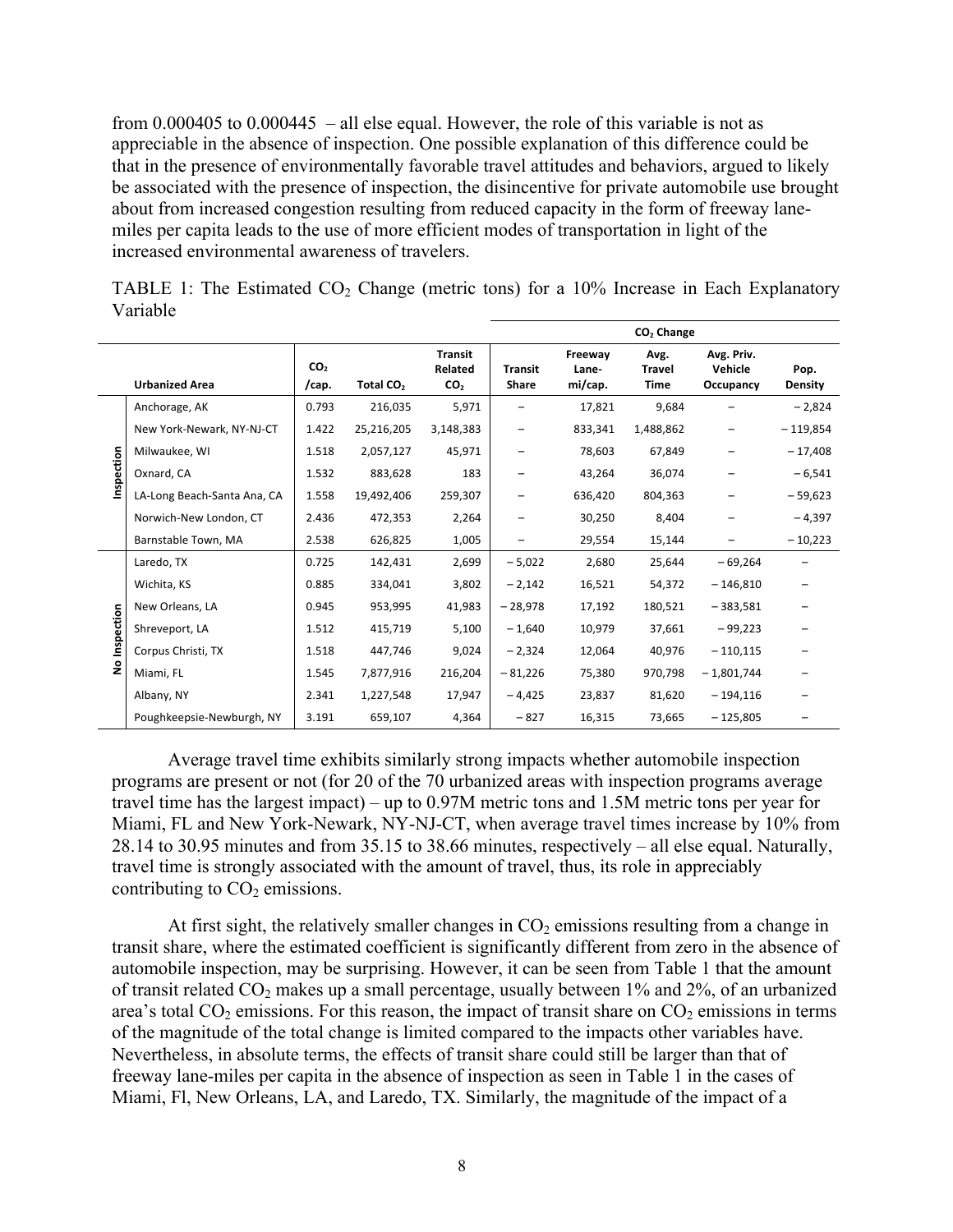change in population density, where the estimated coefficient is significantly different from zero in the presence of automobile inspection, is fairly small. Across all 70 urbanized areas considered with automobile inspection, the impacts of changes in population density are much smaller than the impacts of changes in freeway lane-miles per capita and average travel time – by factors exceeding ten for New York-Newark, NY-NJ-CT, and LA-Long Beach-Santa Ana, CA.

Finally, it is noteworthy that the relative magnitudes of the impacts across the different explanatory variables vary by urbanized area within each of the two automobile inspection categories. For example, in absolute value terms, the impact of the change in average private vehicle occupancy is approximately twice that of the change in average travel time for Miami, Fl, while the impact of the former variable is almost three times as much as that of the latter for Wichita, KS. Moreover, the impact of the change in average travel time is almost twice that of the change in freeway lane-miles per capita for New York-Newark, NY-NJ-CT, while the impact of the change in the former variable is approximately half that of the latter for Anchorage, AK. Clearly, the impact that a change in each variable could have on  $CO<sub>2</sub>$  emissions for a particular urbanized area depends on the values other variables take for that urbanized area.

# **4. POLICY IMPLICATIONS**

In what follows, the conclusions based on these quantifications are summarized and the corresponding implications of these conclusions are discussed. The implications are not intended to provide prescriptions that apply to specific urbanized areas considered in this study but rather offer general considerations based on the identified overall trends.

- Not surprisingly, changes in average travel time have a substantial impacts on  $CO<sub>2</sub>$  emissions whether in urbanized areas with or without the proxy automobile inspection programs. This result validates the importance of focusing on policies aimed at reducing the total amount of travel in urbanized areas as effective measures to mitigate the contribution of passenger travel to  $CO<sub>2</sub>$  emissions.
- For urbanized areas with automobile inspection programs, seen as proxies of the presence of GHG-reducing policies or environmentally favourable travel behaviors, the variable that is found to have by far the largest impact on  $CO<sub>2</sub>$  emissions based on a given percentage change across all the variables considered in the integrated dataset is freeway lane-miles per capita. This finding implies that, in general, for a given percentage change in any of the variables found to influence  $CO_2$  emissions in a statistically significant manner, freeway lane-miles per capita would be most worthwhile to focus on in formulating policies aimed at reducing  $CO<sub>2</sub>$ emissions especially in urbanized areas where aggressive policies aimed at addressing environmental concerns are in place and travellers' attitudes are favourable towards mitigating negative environmental impacts.
- For urbanized areas without automobile inspection programs, again seen as proxies of the effects discussed extensively in this paper, the variable that is found to have the largest impact on  $CO<sub>2</sub>$  emissions based on a given percentage change is average private vehicle occupancy. This finding implies that, in general, for a given percentage change, private vehicle occupancy would be most worthwhile to influence in formulating policies aimed at reducing  $CO<sub>2</sub>$  emissions especially in urbanized areas where less aggressive policies aimed at addressing environmental concerns are in place and travellers' attitudes may not be as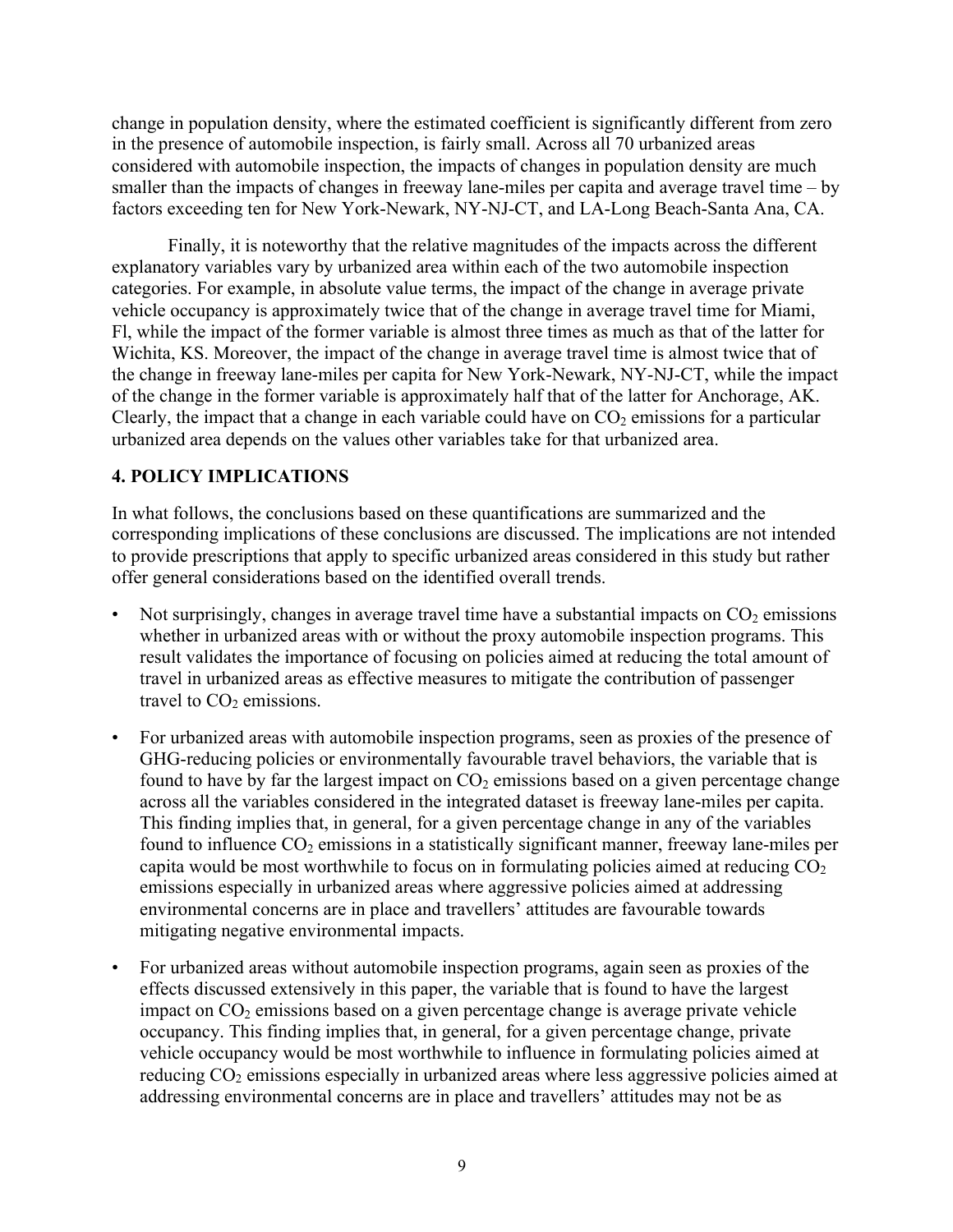focused on mitigating negative environmental impacts, whether due to limited travel options or not as strong a sense of awareness.

- The relatively smaller magnitudes of impact on reduced  $CO<sub>2</sub>$  emissions with respect to transit share increasing by 10% (all else equal) are understandable in light of the fairly low transit share and transit service utilization values across most urbanized areas in the US. In light of the confounding effects of low transit share and transit service utilization, it is important not to undervalue the potential that could be achieved from the increased use of public transportation on reducing  $CO<sub>2</sub>$  emissions as at much higher values of transit share and utilization, larger impacts resulting from increased transit use could be achieved.
- A 10% increase in population density (all else equal) results in relatively smaller magnitudes of impact on reducing  $CO<sub>2</sub>$  emissions implying that a much larger increases would be necessary to achieve impacts of similar magnitudes brought about through changes in other variables. This result, however, should not imply a undervalue the potential contribution of this variable especially given the possible role that population density could play through land-use policy instruments in facilitating changes in the more impactful variables, such as travel time and transit use.
- The variables that are found to have statistically and appreciably different effects and impacts on  $CO<sub>2</sub>$  emissions in the presence and absence of automobile emissions inspection programs, serving as proxies to the effects already discussed extensively, are transit share, freeway lane-miles per capita, average travel time, and average private vehicle occupancy. Not surprisingly, these differences suggest that the development of policies aimed at reducing  $CO<sub>2</sub>$  emissions in an urbanized area must be carried out in light of any other policies already in place aimed at addressing environmental concerns and the overall attitudes travellers have towards such concerns.
- Even within each of the two automobile inspection categories, the relative magnitudes of the impacts corresponding to the different explanatory variables vary appreciably across urbanized areas. Such variability implies that policies aimed at reducing  $CO<sub>2</sub>$  emissions are likely to have to focus on different variables depending on the overall characteristics of the specific urbanized area. That is, while the findings are in general fairly consistent across urbanized areas, potentially successful policies in terms of actual reductions in the magnitude of  $CO<sub>2</sub>$  emissions are likely to be context specific.

# **5. FUTURE RESEARCH**

In the above discussion of the possible implications of the various conclusions through the comparison among the impacts of the changes in various variables, it is assumed that the same percentage change in the variables are achievable. However, the effort involved in achieving a unit percentage change in a variable and the feasible range of variable changes are expected to vary widely across both the various variables considered and found impactful, and across urbanized areas. Therefore, once again, the above implications should not be viewed as policy prescriptions but rather as demonstrations of the potential value of the quantifications arrived at and a motivation for a comprehensive analysis that takes into account the effort involved in achieving favorable changes in the various variables under consideration.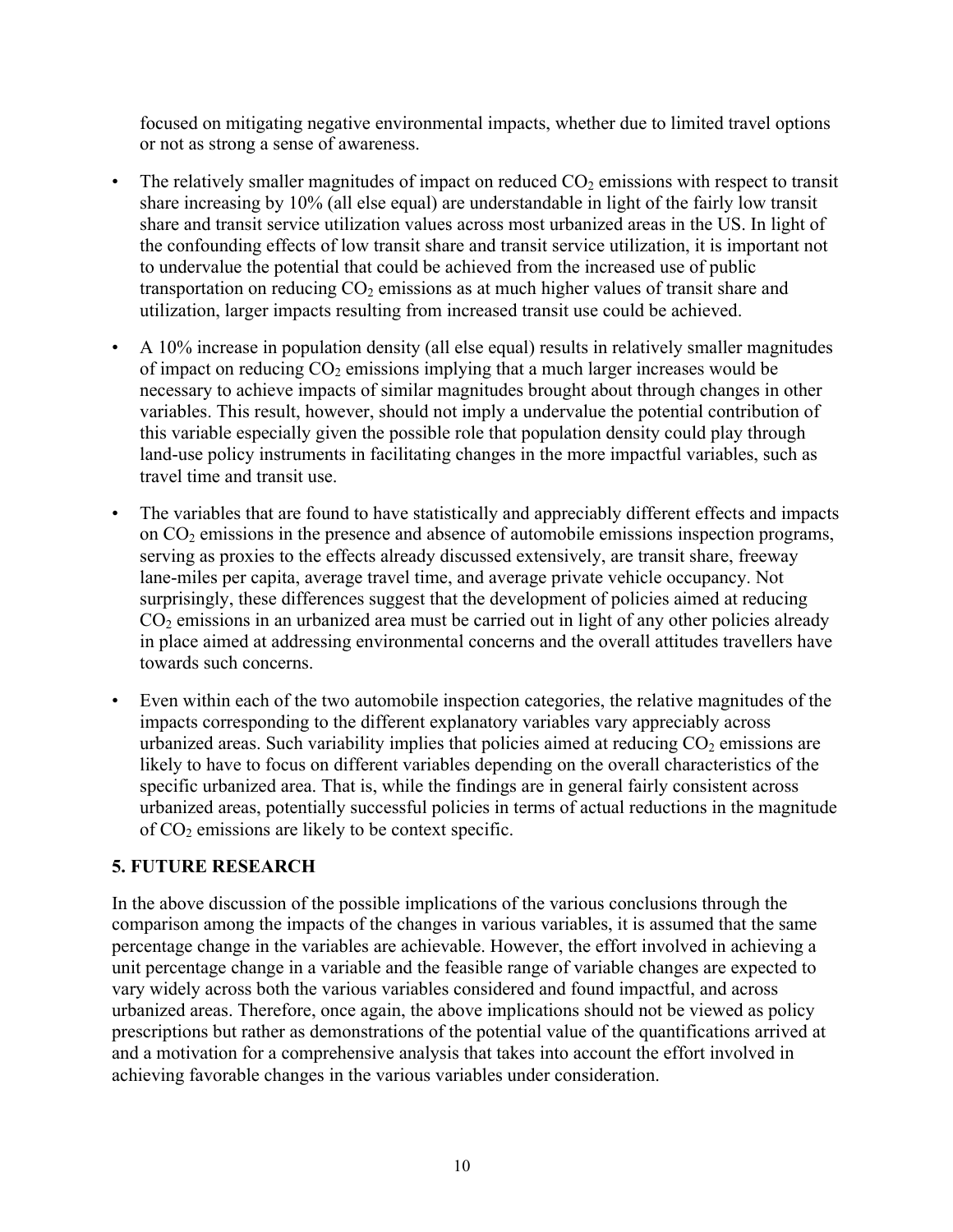Naturally, policy implications can be assessed to the extent that the model specifications allow. Richer models would, therefore, allow for considering a broader set of possible policies. For example, as already discussed, transit service utilization is expected to be critical in realizing the full impact of changes in transit share on passenger travel related  $CO<sub>2</sub>$  emissions. Also, while the effect of transit share is found to be statistically significant for urbanized areas without proxy automobile inspection programs, other variables exhibit stronger effects on  $CO<sub>2</sub>$  emissions. To be able to assess the full range of the possible impact that changes in transit share might have, a data set reflecting a wider range of transit share and transit service utilization magnitudes would be valuable. In addition, other potentially important variables, such as those relating to gas tax policy and congestion pricing, are not captured in the integrated dataset considered in this study. Therefore, expanding the dataset to address the above limitations would be worthwhile. Such expansions might include urbanized areas around the world where a higher dependence on transit along with varying urban geographical characteristics and transportation investments and policies exist.

In light of extending the nature and number of variables considered, exploring the joint impacts of variables on  $CO<sub>2</sub>$  emissions becomes more critical. In this study, single factor effects are considered, all else equal. However, several of the variables are associated with one another, and therefore, understanding joint effects would be valuable for a variety of reasons. Joint effects could lead to larger combined impacts on  $CO<sub>2</sub>$  emissions. For example, changes in the values of freeway lane-miles per capita could influence transit use and lead to larger impacts on  $CO<sub>2</sub>$ emissions than would otherwise result from each variable separately all else equal. In addition, while changes in certain variables with statistically significant coefficients may not have appreciable impacts on reducing  $CO<sub>2</sub>$  emissions on their own, their role in facilitating changes in other variables leading to appreciable joint impacts may be important. For example, while increasing population density is not found to have an appreciable impact on reducing  $CO<sub>2</sub>$ emissions, such an increase could lead to reduced average travel time and increased transit use and, as a result, contribute to overall larger reductions in  $CO<sub>2</sub>$  emissions.

The dataset considered is cross-sectional in nature. That is, it does not allow for the assessment of the impact of certain changes in certain variables on  $CO<sub>2</sub>$  emissions as they occur in a specific urbanized area. Considering time series effects would greatly enhance the understanding of  $CO<sub>2</sub>$  emissions due to passenger travel in light of dynamically varying sets of variables whereby conditions before the implementation of certain policies aimed at reducing  $CO<sub>2</sub>$  emissions could be directly compared to conditions in the presence of such policies. However, the compilation of a panel dataset that allows for the study of time-series effects across numerous urbanized areas presents much greater challenges than those discussed in this paper.

Finally, it is important to note that even if rich statistical models are able to capture the complexities involved with data pertaining to a large number of urbanized areas, such aggregate models would still be too gross in nature to support policy making for a specific urbanized area. Nevertheless, such models do offer value. They allow for the quantification of the general effects that specified changes in important variables might have on  $CO<sub>2</sub>$  emissions. This provides a tool for policy makers to explore the relative impacts of broad policies, which would guide the customization of specific policies tailored to specific urbanized areas, taking into account contextual considerations through detailed urban land-use and transportation modeling exercises. That is, aggregate models offer gross predictions for a specific urbanized area that bracket the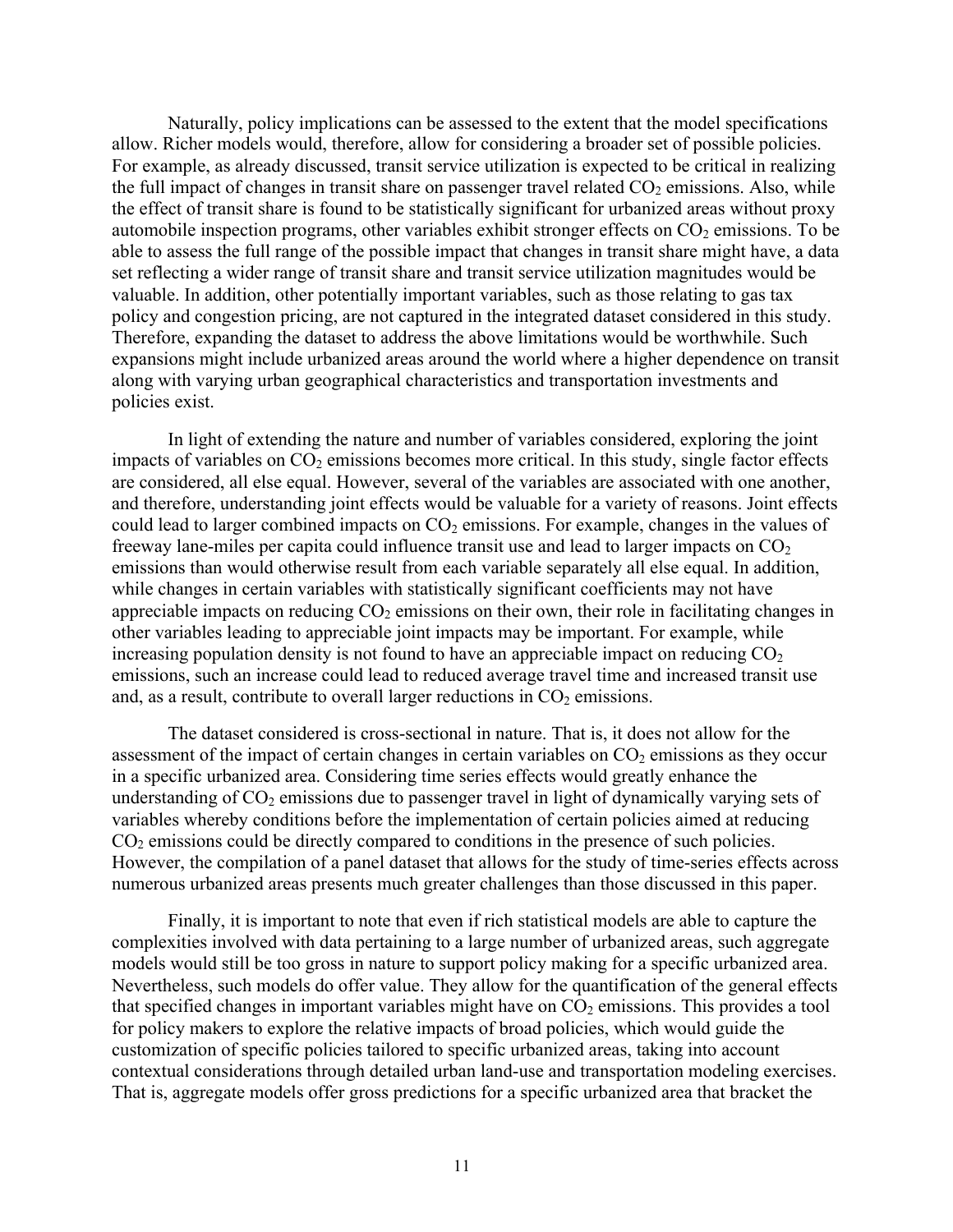magnitudes of the feasible impacts that could be derived from changes in travel and urban characteristics, thus, either motivating and justifying further detailed analyses and policy developments based on the promising variables, or discouraging certain efforts in light of the limited benefits assessed based the less promising variables.

## **6. REFERENCES**

- 1. Barla, P., Miranda-Moreno, L.F., Lee-Gosselin, M., 2011. Urban travel CO<sub>2</sub> emissions and land use: A case study for Quebec City. *Transportation Research Part D: Transport and Environment*, 16(6), 423-428.
- 2. Bento, A., Cropper, M., Mobarak, A., Vinha, K., 2005. The Effects of Urban Spatial Structure on Travel Demand in the United States. *The Review of Economics and Statistics* 87(3), 466-478.
- 3. Cambridge Systematics, Inc., 2009. Moving Cooler: An Analysis of Transportation Strategies for Reducing Greenhouse Gas Emissions. Prepared by for the Urban Land Institute, Washington, D.C.
- 4. Energy Information Administration, 2008. Emissions of Greenhouse Gases in the United States 2007. Report No. DOE/EIA-0573, Washington, D.C.
- 5. Ewing, R., Bartholomew, K., Winkelman, S., Walters, J., Chen, D., 2007. Growing Cooler: Evidence on Urban Development and Climate Change, Urban Land Institute, Washington, D.C.
- 6. Hankey, S., Marshall, J., 2010. Impacts of Urban Form on Future Passenger-vehicle Greenhouse Gas Emissions. *Energy Policy* 38, 4880-4887.
- 7. Holtzclaw, J., Clear, R., Dittmar, H., Goldstein, D., Haas, P., 2002. Location Efficiency: Neighborhood and Socio-Economic Characteristics Determine Auto Ownership and Use – Studies in Chicago, Los Angeles and San Francisco. *Transportation Planning and Technology* 25(1), 1-27.
- 8. Karathodorou, N., Graham, D.J., Noland, R.B.,2010. Estimating the effect of urban density on fuel demand. *Energy Economics* 32, 86-92.
- 9. Kockelman, K. Bomberg, M., Thompson, M., Whitehead, C., 2009. GHG Emission Control Options: Opportunities for Conservation, Special Report 298 prepared for the National Academy of Science.
- 10. Lindsey, M., Schofer, J.L., Durango-Cohen, P., Gray, K.A., 2010. The effect of residential location on vehicle miles of travel, energy consumption and greenhouse gas emissions: Chicago case study. *Transportation Research Part D: Transport and Environment*, 16(1), 1-9.
- 11. Lomax, T., Stover, V., Carlin, G., Jensen, R., Landmark, D., Pate, J., Schrank, D., Sulak, E., Turner, S., 1994. Evaluating Mobility and Energy Efficiency, Technical Report for Texas Transportation Institute.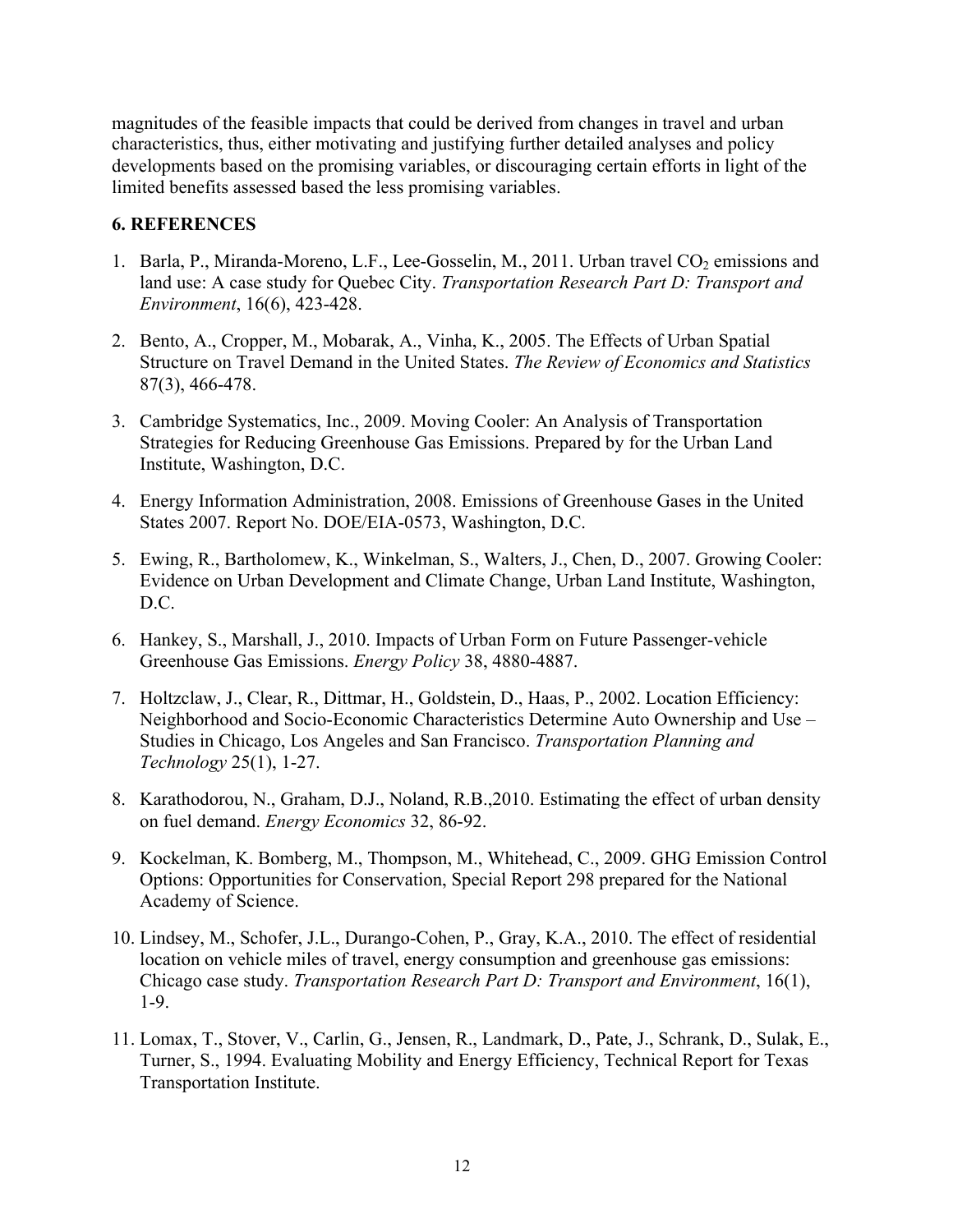- 12. Maghelal, P., 2011. Investigating the relationships among rising fuel prices, increased transit ridership, and CO<sub>2</sub> emissions. *Transportation Research Part D: Transport and Environment*, 16(3), 232-235.
- 13. Mannering, F, 1987. Selectivity Bias in Models of Discrete and Continuous Choice: An Empirical Analysis. *Transportation Research Record* 1085, 58-62.
- 14. Mishalani, R.G., Goel, P.K., 2011. Impact of Public Transit Market Share and Other Passenger Travel Variables on  $CO<sub>2</sub>$  Emissions: Amassing a Dataset And Estimating a Preliminary Statistical Model. Final Report, UTC Region 5, NEXTRANS, US DOT, Grant No. DTRT07-G-005.
- 15. Mishalani, R.G., Goel, P.K., Westra, A.M., Landgraf, A.J, 2014. Modeling the Relationships Among Urban Passenger Travel Carbon Dioxide Emissions, Transportation Demand and Supply, Population Density, and Proxy Policy Variables. *Transportation Research Part D: Transport and Environment*, Vol. 33, pp. 146–154.
- 16. Mishalani, R.G., Goel, P.K., 2015. Impact of Public Transportation Market Share and Other Transportation and Environmental Policy Variables on Sustainable Transportation. Final Report, UTC Region 5, NEXTRANS, US DOT, Grant No. DTRT07-G-005.
- 17. Newman, P., Kenworthy, J., 1989. Cities and Automobile Dependence: An international Sourcebook, Gower Publishing Company Limited, VT.
- 18. Rilett, J, 2002. GHG Reduction in Road Transportation: A Scoping Report into Vehicle Inspection/Maintenance Programs and Alternatives in Alberta. Climate Change Central, Calgary, AB.
- 19. Southworth, F., Sonnenberg, A., 2011. Set of Comparable Carbon Footprints for Highway Travel in Metropolitan America. *Journal of Transportation Engineering* 137(6), 426-435.
- 20. US Environmental Protection Agency, 2010a. *Green Power Equivalency Calculator Methodologies*. [online] Available at: http://www.epa.gov/greenpower/pubs/ calcmeth.htm [Accessed 2010].
- 21. Washington, S., Karlaftis, M., Mannering, F., 2003. *Statistical and Econometric Methods for Transportation Data Analysis*. Boca Raton, FL: Chapman & Hall.

### **APPENDIX**

The estimation results of the final model arrived at (Mishalani et al., 2014; Mishalani and Goel, 2015) accounting for selectivity bias are shown in Table A.1.